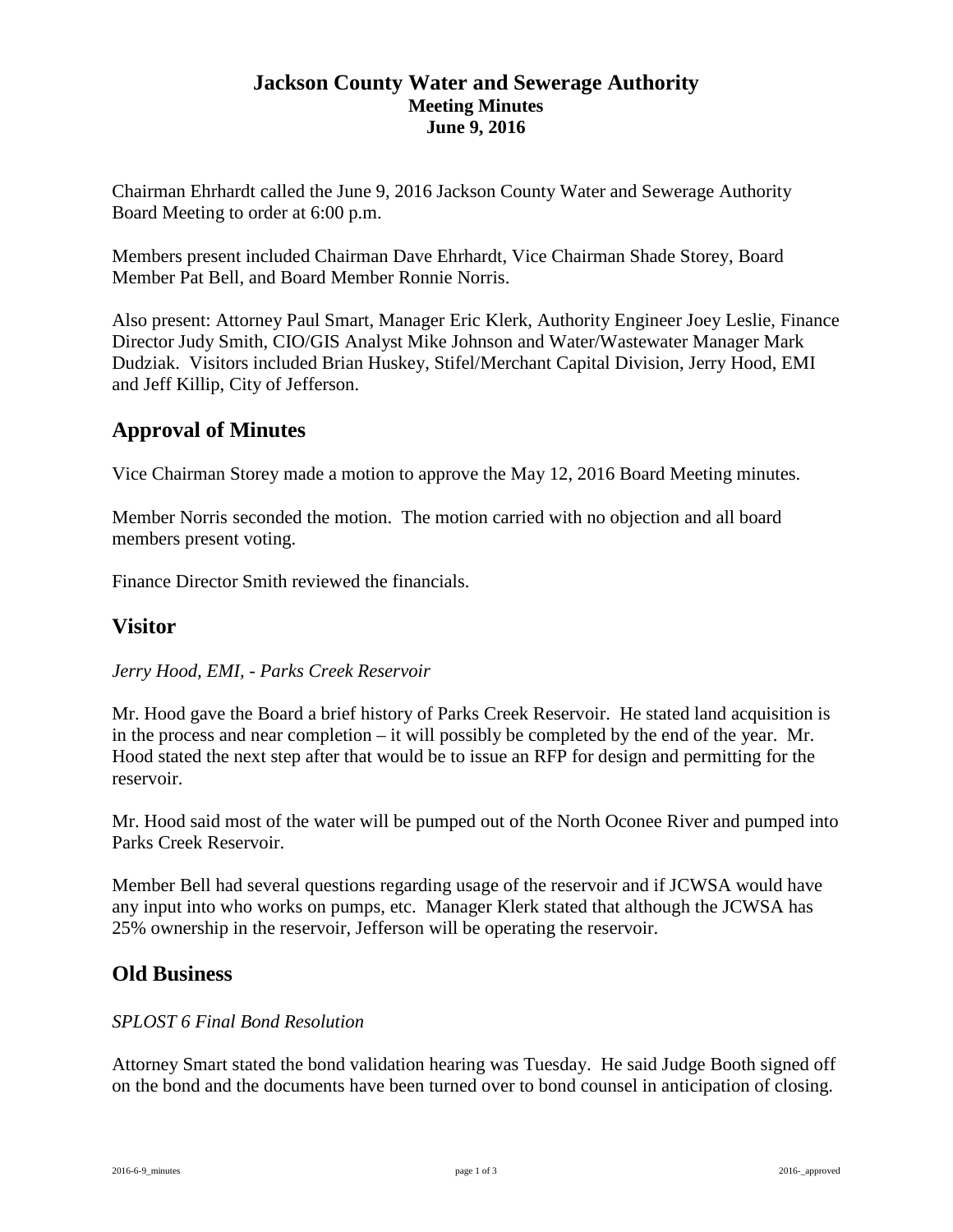Attorney Smart said a supplemental bond resolution is needed tonight; this resolution specifies certain terms such as the contract rate and prepayment.

He said this supplemental resolution will supplement the SLOST 6 bond resolution that was voted on at last month's meeting.

Attorney Smart stated the next document is from Bank of America and sets out the proposed terms of the bond. Brian Huskey stated the interest rate is now 1.68% and the closing date is set for June 23, 2016.

Attorney Smart said a Certificate of Registration will need to be signed by the Finance Director.

Member Norris made a motion to authorize the adoption of the Supplemental Bond Resolution for SPLOST 6 Series 2016.

Member Bell seconded the motion. The motion carried with no objection and all board members present voting.

Member Bell made a motion to authorize the Board Chairman to sign the Bank of America Term Commitment.

Vice President Storey seconded the motion. The motion carried with no objection and all board members present voting.

Member Norris made a motion to authorize the Finance Director to sign the Certificate of Registration

Vice President Storey seconded the motion. The motion carried with no objection and all board members present voting.

## **New Business**

#### *Jefferson Downs Preliminary Sewer Application*

Manager Klerk explained the Authority received a wastewater preliminary application for Jefferson Downs subdivision. He said this subdivision currently has plans to get their water from the City of Jefferson. Manager Klerk said when the subdivision was originally developed, the developers did not get any wastewater approvals from the Authority, no inspections were done, no wastewater services agreement was executed and no taps were pre-paid. He said we had to go to the County to issue stop work orders. He said they kept on doing their own thing, then development stopped when the economy went south. Manager Klerk said we had to send the owner of Jefferson Downs at that time a demand letter for money.

Manager Klerk said as of now, another entity has purchased the property and they want to get sewer from the Authority. He explained the water and sewer territory boundaries as they relate to Jefferson and the Authority.

Manager Klerk said Engineer Leslie put together a cash flow analysis including a 30 year and 15 year revenue chart, indicating this will make the Authority money even without the Authority providing water service.